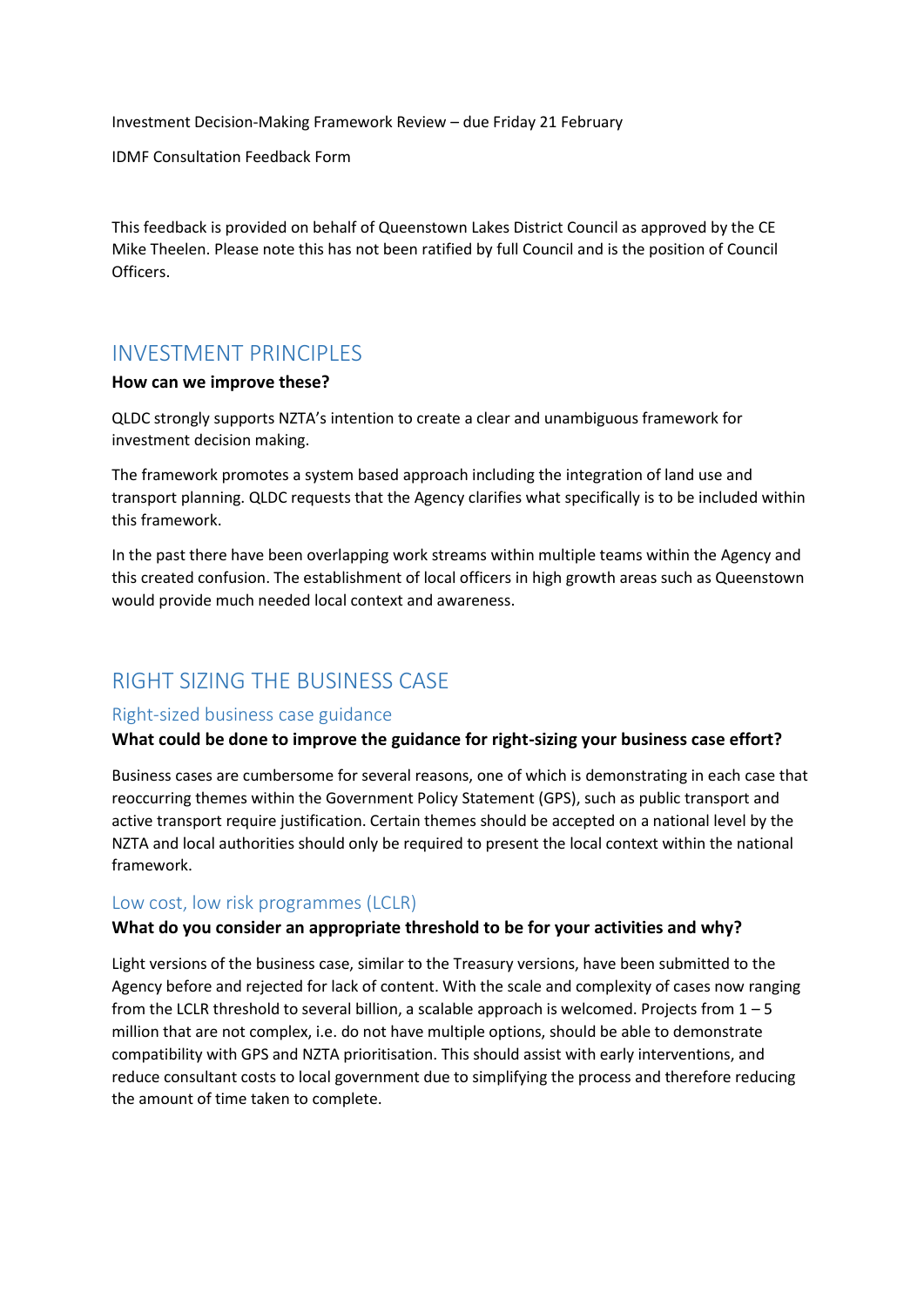# PROGRAMMES AND PACKAGES

#### **What further clarity do you need about the application of programmes and packages?**

The current approach from the Agency has been unclear regarding standalone business cases and the requirement for more comprehensive Programme Business Cases (PBC) which demonstrate a wider context.

Ballantyne Road sealing project (6.4 million) could not go ahead without understanding the wider Wānaka setting as stated by local NZTA staff, but a PBC for that wider area was not supported by NZTA for three years. The core of the issue was safety and influences from the wider network were not considered significant.

Consideration should be given to external influences which affect strategic planning. A clear understanding of the hierarchy of external controls – Spatial Plan, Mode Shift Plan, and potentially the NZ Upgrade Programme should be included, especially for high growth areas. The ability to progress projects early, may mean behavioural change and reflect significant efficiencies in value for money. At present the process is not flexible enough to accommodate the level of agility required to incorporate new information over longer periods of time.

The recently revised point of entry (PoE) process has unfortunately created another tier of work for existing projects by inserting the need to revisit a PoE after a PBC addressing the same issues identified in the higher document.

We need to see greater awareness and ability to incorporate and/or respond to other key development drivers, e.g. the government's Urban Growth Agenda, and joint Spatial Planning documents.

# BENEFITS FRAMEWORK

#### **Do the benefits represent what your community values?**

There is currently a mismatch between the business case template and the Transport Investment Online tools so alignment here is welcomed.

Benefits for complex cases are not currently well understood. NZTA is promoting land use integration but there is still confusion as to what is required by way of identifying direct and indirect benefits, especially non-transport benefits.

QLDC has progressed joint Town Centre Masterplans with Integrated Transport Programme Business Cases over the last three years, which aligns with all high level strategic aims, but is only now beginning to have these benefits (and disbenefits) accepted by NZTA. While there are standard benefits to traffic efficiency, safety measures, and environmental issues, disbenefits - such as over restricting an international tourist town that contributes significantly to NZ's GDP - are only now emerging in the Agency's framework.

#### **Are there any benefits missing?**

The timeframe of benefits also needs consideration. The period over which benefits are measured is often very short compared to the longevity of the investment being made. Measuring the benefits in terms of direct and indirect economic, social, community and environmental needs to be much more fully developed.